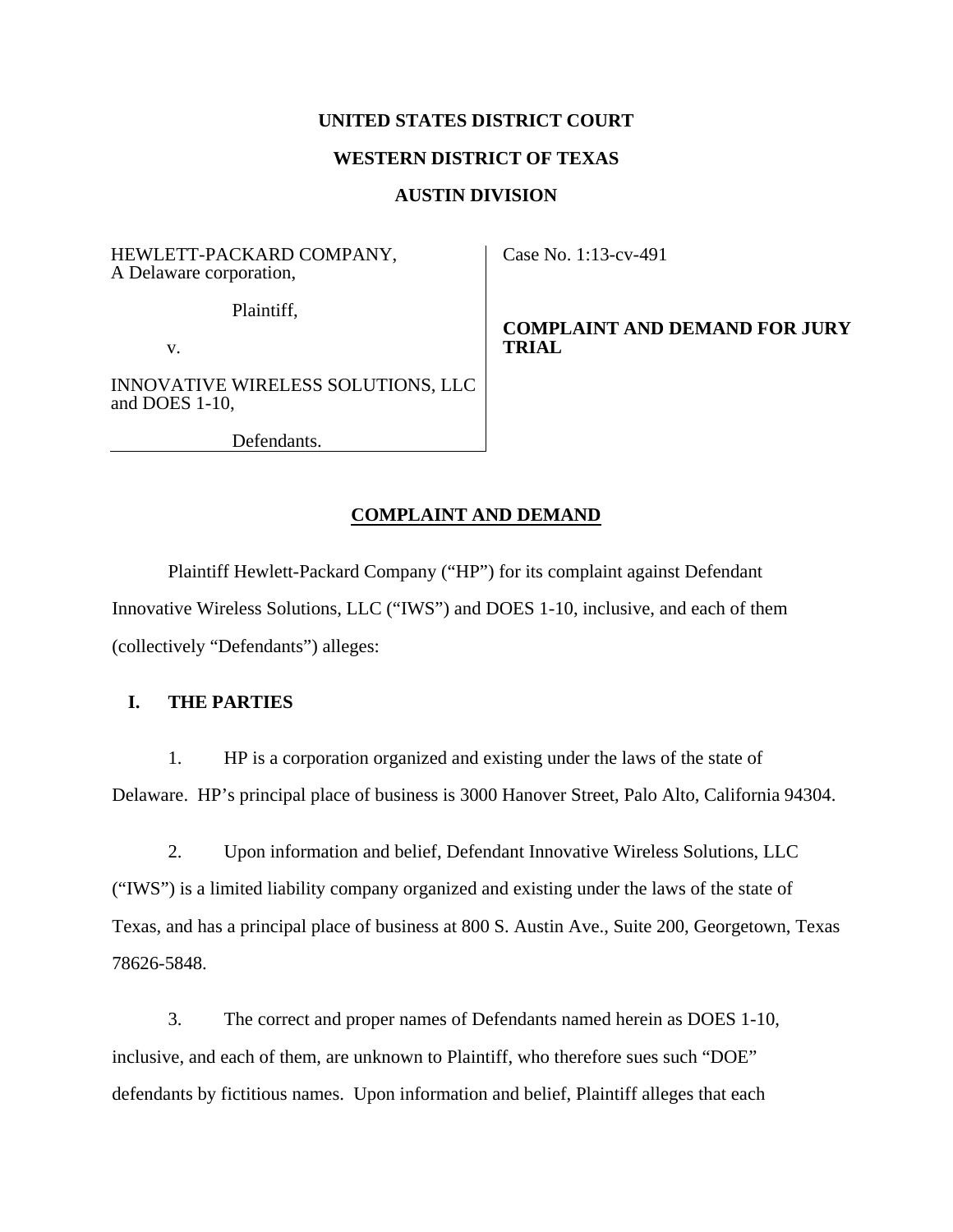fictitiously named Defendant, to the extent any or all of them claim to have any rights or interest in ownership of the Patents-in-Suit, or rights to assert claims of patent infringement of the Patents-in-Suit, is properly named as an indispensable party herein. Plaintiff will amend the Complaint, as necessary, to set forth the true names and capacities of the fictitiously designated "DOE" Defendants when the same, if any, have been ascertained. For clarity, Defendant IWS is referenced throughout the remainder of this Complaint, but each allegation and claim made against IWS is similarly made against Defendants DOES 1-10, inclusive.

#### **II. JURISDICTION**

4. This action arises under the Federal Declaratory Judgments Act, 28 U.S.C. §§ 2201 and 2202, the patent laws of the United States, 35 U.S.C. § 1 et seq. An actual, substantial and continuing justiciable controversy exists between HP and IWS that requires a declaration of rights by this Court.

5. The Court has exclusive subject matter jurisdiction pursuant to 28 U.S.C. §§ 1331, 1338(a), and 2201-2202.

6. Venue is proper in this judicial district pursuant to 28 U.S.C. §§ 1391 and 1400.

7. The Court has personal jurisdiction over IWS by virtue of IWS' purposeful and repeated contacts in this District, including, *inter alia*, (1) IWS' principal place of business within the District at 800 S. Austin Ave., Suite 200, Georgetown, Texas 78626-5848 and (2) IWS' designation of BlumbergExcelsior Corporate Services, Inc. within the District at 814 San Jacinto Blvd., Suite 103, Austin, Texas 78701 as its registered agent, as reflected in the records of the Secretary of State of Texas, and (3) IWS' attempts to enforce U.S. Patent Nos. 5,912,895, 6,327,264, and 4,587,437 ("the Patents-in-Suit") against products manufactured by HP and used by its customers within the District.

-2-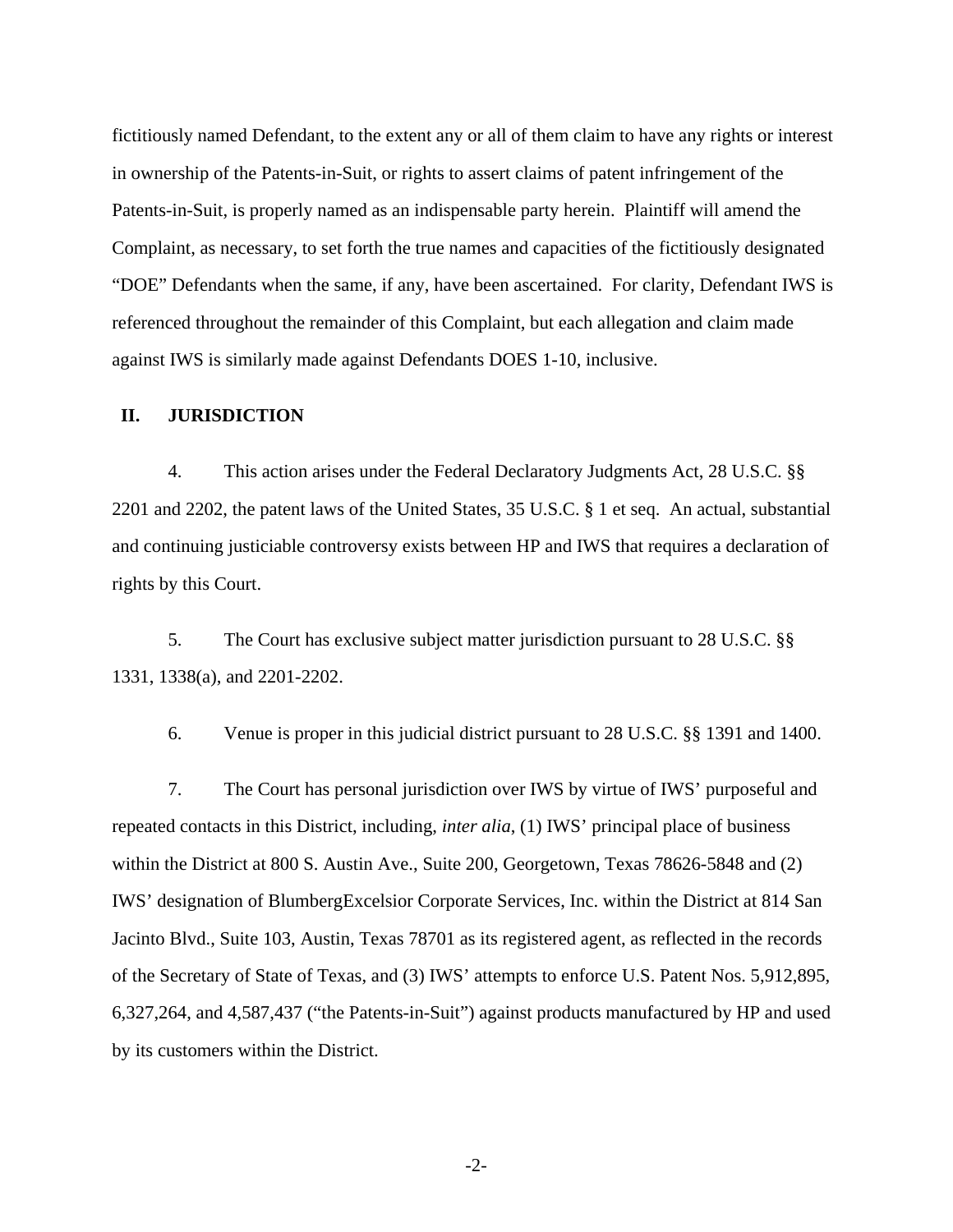#### **III. THE PATENTS-IN-SUIT**

8. U.S. Patent No. 5,912,895 ("the '895 patent") is entitled "Information network access apparatus and methods for communicating information packets via telephone lines" and issued on June 15, 1999. A copy of the '895 patent is attached hereto as Exhibit 1.

9. U.S. Patent No. 6,327,264 ("the '264 patent") is entitled "Information network access apparatus and methods for communicating information packets via telephone lines" and issued on December 4, 2001. A copy of the '264 patent is attached hereto as Exhibit 2.

10. U.S. Patent No. 6,587,473 ("the '473 patent") is entitled "Information network access apparatus and methods for communicating information packets via telephone lines" and issued on May July 1, 2003. A copy of the '473 patent is attached hereto as Exhibit 3.

## **IV. FACTUAL BACKGROUND**

11. On April 24, 2013, IWS filed forty-one complaints alleging patent infringement of the Patents-in-Suit in the Eastern District of Texas, Marshall Division, in Civil Action Nos. 2:13-cv-00299 through 2:13-cv-00323, 2:13-cv-00325 through 2:13-cv-00328, and 2:13-cv-00334 through 2:13-cv-00345 (collective the "Original IWS actions"). In the Original IWS actions, IWS accused the defendants of infringing the Patents-in-Suit by "making, using, offering to sell, and selling the use of an IEEE 802.11 wireless network that includes a wireless access point ('WAP') connected to an Ethernet network." Several of the defendants in the Original IWS actions use wireless access points manufactured by HP and sought indemnification from HP.

12. On June 7, 2013, IWS filed motions for voluntary dismissal without prejudice in all forty-one Original IWS actions, pursuant to Federal Rule of Civil Procedure 41(a)(1)(A)(i). The Court dismissed without prejudice all forty-one Original IWS actions on June 7, 2013, and said dismissals were entered on June 10, 2013.

-3-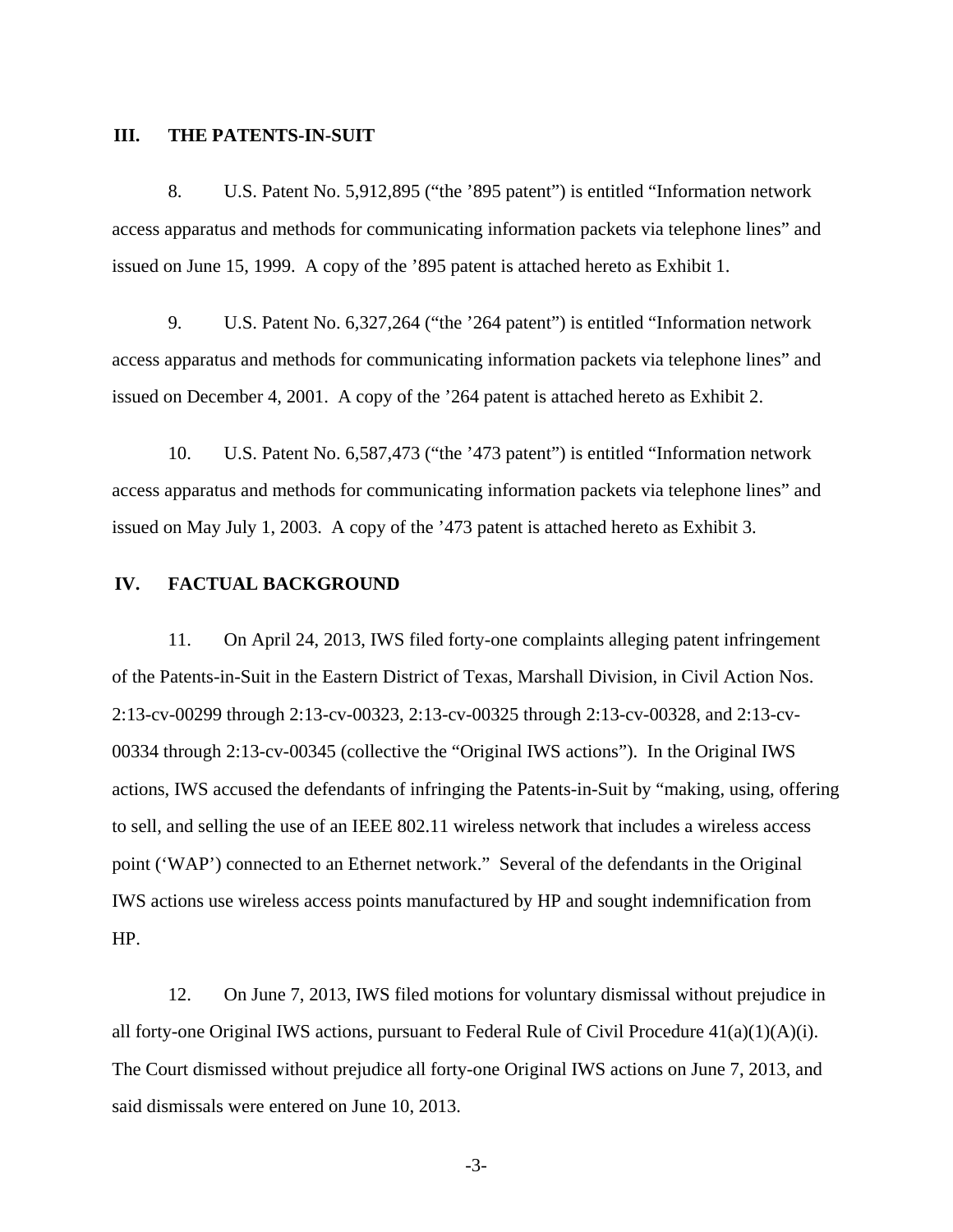13. IWS has sent letters to other HP customers ("Accused HP Customers") in which it asserted that the Patents-in-Suit were infringed by the HP customers' use of HP wireless access points in wireless local area networks. For example, IWS alleged in these letters that HP's customers are "infringing one or more claims of each of the IWS Patents by making, using, offering to sell, and selling the use of an IEEE 802.11 wireless network (commonly referred to as a 'WiFi network') that includes a wireless access point connected to an Ethernet network (collectively 'wireless Internet access' and/or 'the infringing services and products')." Moreover, IWS alleged in the letters to HP's customers that "[i]n addition to directly infringing the IWS Patents, your company is also inducing others to infringe the IWS Patents by offering wireless Internet access, advertising that wireless Internet access, and encouraging others to use that wireless Internet access." IWS further asserted that "[a]dditionally, your company's provision of wireless Internet access to these guests, customers, and end users contributes to the infringement of the IWS Patents by those entities because your wireless network constitutes a material part of the invention, was especially made or especially adapted for use in an infringement of the IWS Patents, and has no substantial non-infringing uses." These Accused HP Customers have sought indemnification from HP.

14. HP manufactures, offers for sale, and sells wireless access points that are the subject of the Original IWS actions, as well as being accused in the letters to Accused HP Customers.

15. On information and belief, accused HP products are licensed to the Patents-in-Suit. Northern Telecom Limited, the original assignee of the '895 patent, granted a license to HP, effective January 1, 1994, to make, have made, use, sell, offer for sale, and import products covered by the Patents-in-Suit. To the extent that IWS' allegations of patent infringement are predicated on the alleged making, use, sale, offer for sale, or importation of HP products, such allegations are barred pursuant to such license and/or the doctrine of patent exhaustion.

-4-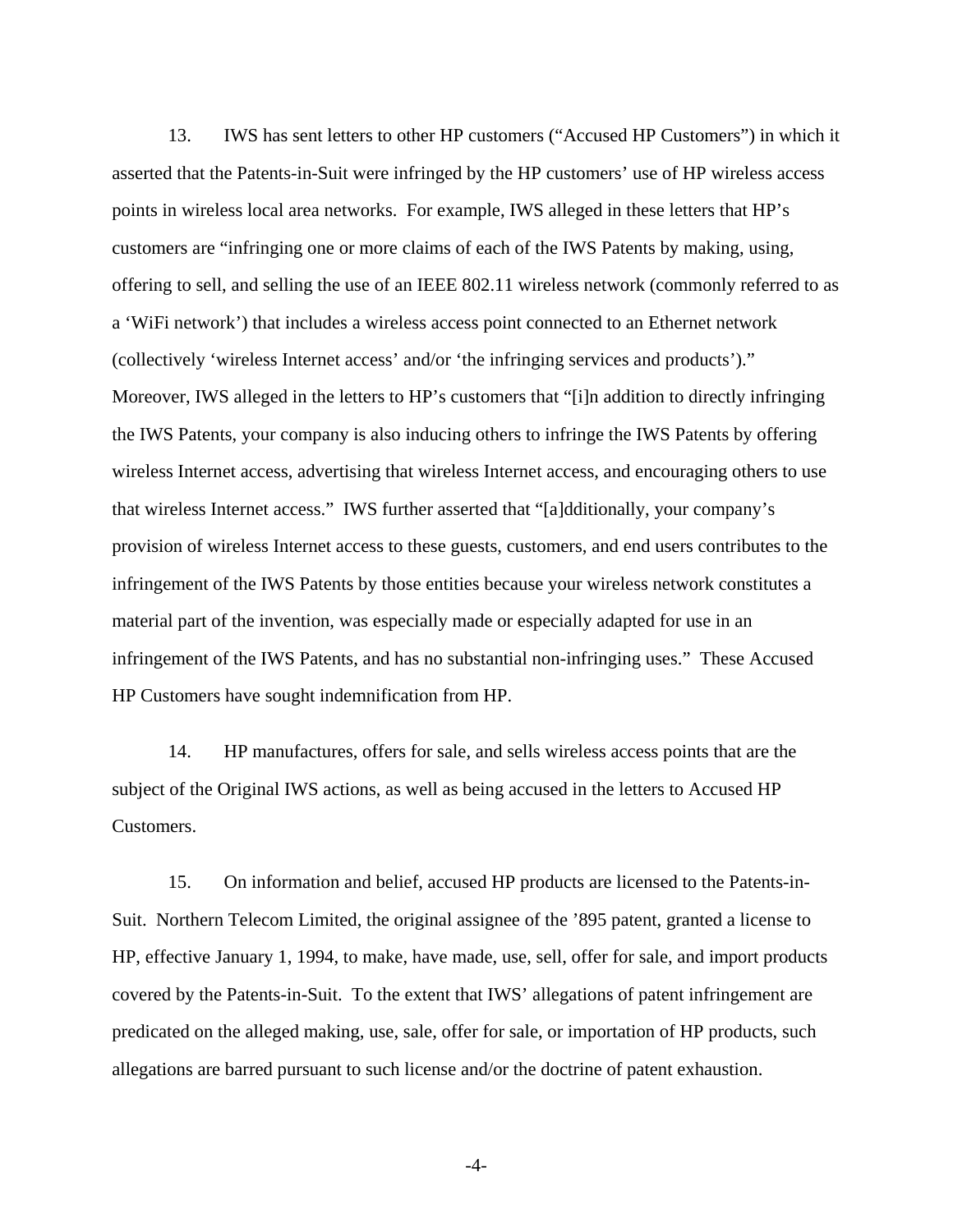16. HP, its wireless access point products, and HP's customers have not infringed, and do not infringe, directly or indirectly, any valid and enforceable claim of any of the Patentsin- Suit, either literally or under the doctrine of equivalents. There exists an actual and justiciable controversy between HP and IWS that warrants declaratory relief.

## **COUNT I**

## **NONINFRINGEMENT OF U.S. PATENT 5,912,895**

17. HP incorporates by reference the allegations in paragraphs 1 through 16, inclusive.

18. This is an action for declaratory judgment of non-infringement of any and all valid claims of the '895 patent.

19. HP has an objectively reasonable apprehension that IWS will bring a patent infringement action against HP and/or HP's customers.

20. IWS has alleged that it "is the assignee and owner of the right, title and interest in and to" the '895 patent, "including the right to assert all causes of action arising under said patents and the right to any remedies for infringement."

21. IWS has alleged and continues to allege that HP's customers have directly infringed the '895 patent.

22. HP denies IWS' allegations with respect to infringement by HP's customers. Neither HP nor its customers directly infringe, either literally or under the doctrine of equivalents, or induce or contribute to the infringement of, any valid claim of the '895 patent.

23. Accordingly, there exists an actual and justiciable controversy between HP and IWS relating to whether the claims of the '895 are infringed by HP or HP's customers.

-5-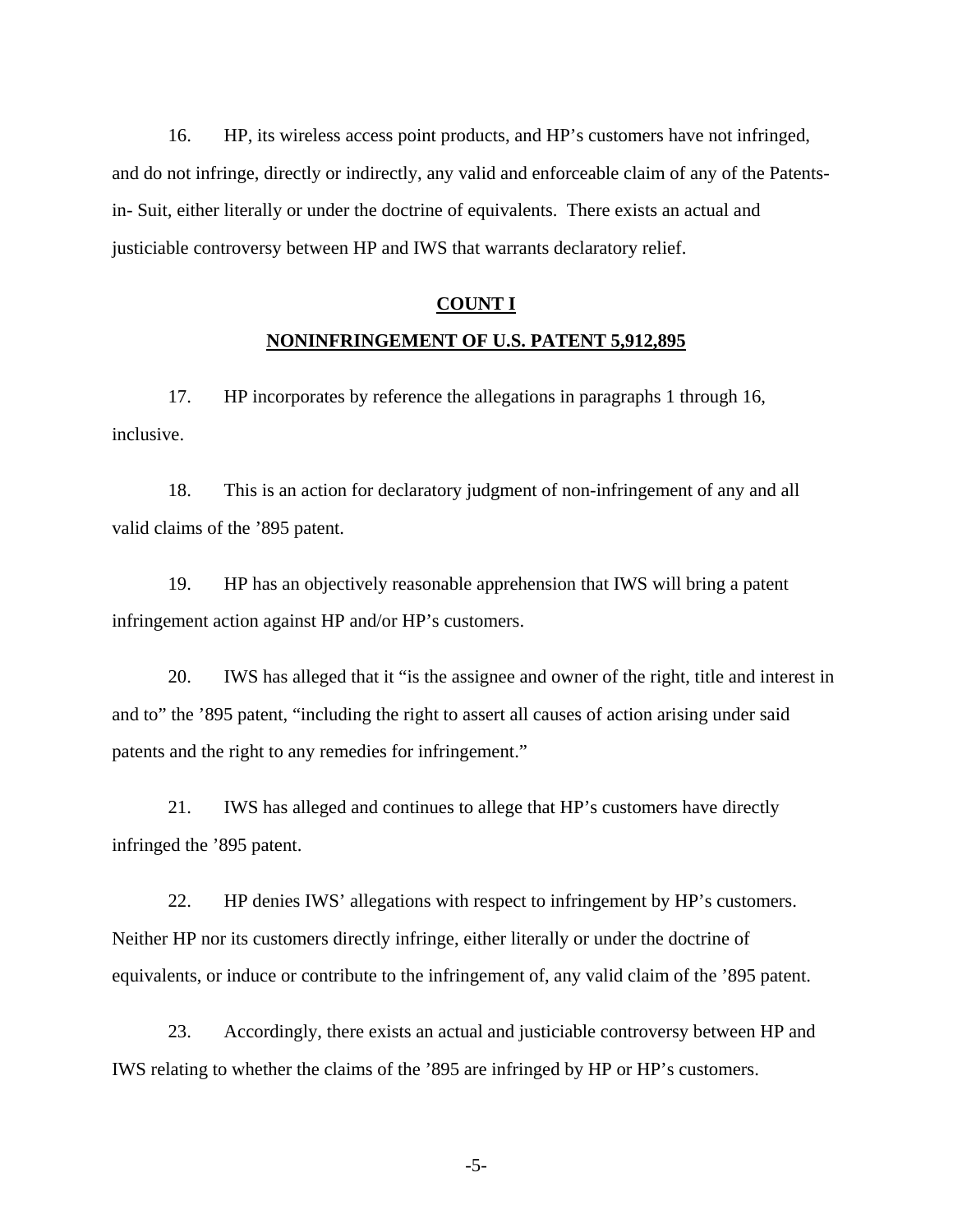24. HP desires and requests a judicial determination and declaration of the respective rights and duties of the parties based on the disputes recited herein. Such a determination and declaration is necessary and appropriate at this time so that the parties may ascertain their respective rights and responsibilities regarding non-infringement of the '895 patent.

# **COUNT II INVALIDITY OF U.S. PATENT NO. 5,912,895**

25. HP incorporates by reference the allegations of paragraphs 1 through 24, inclusive.

26. This is an action for declaratory judgment of invalidity of any and all claims of the '895 patent.

27. HP has an objectively reasonable apprehension that IWS will bring a patent infringement action against HP and/or HP's customers.

28. The claims of the '895 patent are invalid because they fail to comply with the conditions and requirements for patentability set forth in 35 U.S.C. § 1 et seq., including but not limited to 35 U.S.C. §§ 102, 103, and 112.

29. Accordingly, there exists an actual and justiciable controversy between HP and IWS relating to whether the claims of the '895 are invalid.

30. HP desires and requests a judicial determination and declaration of the respective rights and duties of the parties based on the disputes recited herein. Such a determination and declaration is necessary and appropriate at this time so that the parties may ascertain their respective rights and responsibilities regarding the invalidity of the '895 patent.

-6-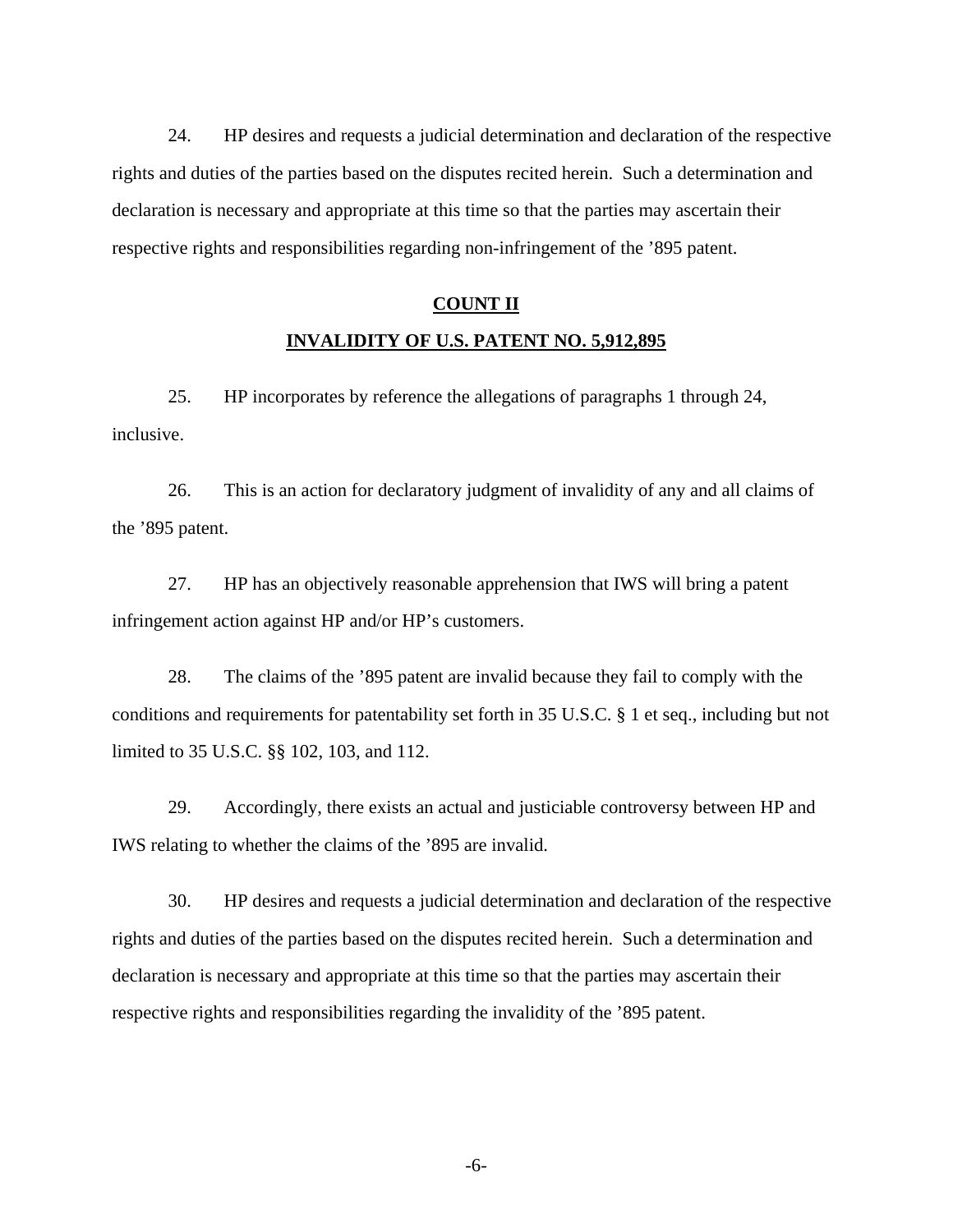#### **COUNT III**

## **NONINFRINGEMENT OF U.S. PATENT 6,327,264**

31. HP incorporates by reference the allegations in paragraphs 1 through 30, inclusive.

32. This is an action for declaratory judgment of non-infringement of any and all valid claims of the '264 patent.

33. HP has an objectively reasonable apprehension that IWS will bring a patent infringement action against HP and/or HP's customers.

34. IWS has alleged that it "is the assignee and owner of the right, title and interest in and to" the '264 patent, "including the right to assert all causes of action arising under said patents and the right to any remedies for infringement."

35. IWS has alleged and continues to allege that HP's customers have directly infringed the '264 patent.

36. HP denies IWS' allegations with respect to infringement by HP's customers. Neither HP nor its customers directly infringe, either literally or under the doctrine of equivalents, or induce or contribute to the infringement of, any valid claim of the '264 patent.

37. Accordingly, there exists an actual and justiciable controversy between HP and IWS relating to whether the claims of the '264 are infringed by HP or HP's customers.

38. HP desires and requests a judicial determination and declaration of the respective rights and duties of the parties based on the disputes recited herein. Such a determination and declaration is necessary and appropriate at this time so that the parties may ascertain their respective rights and responsibilities regarding non-infringement of the '264 patent.

-7-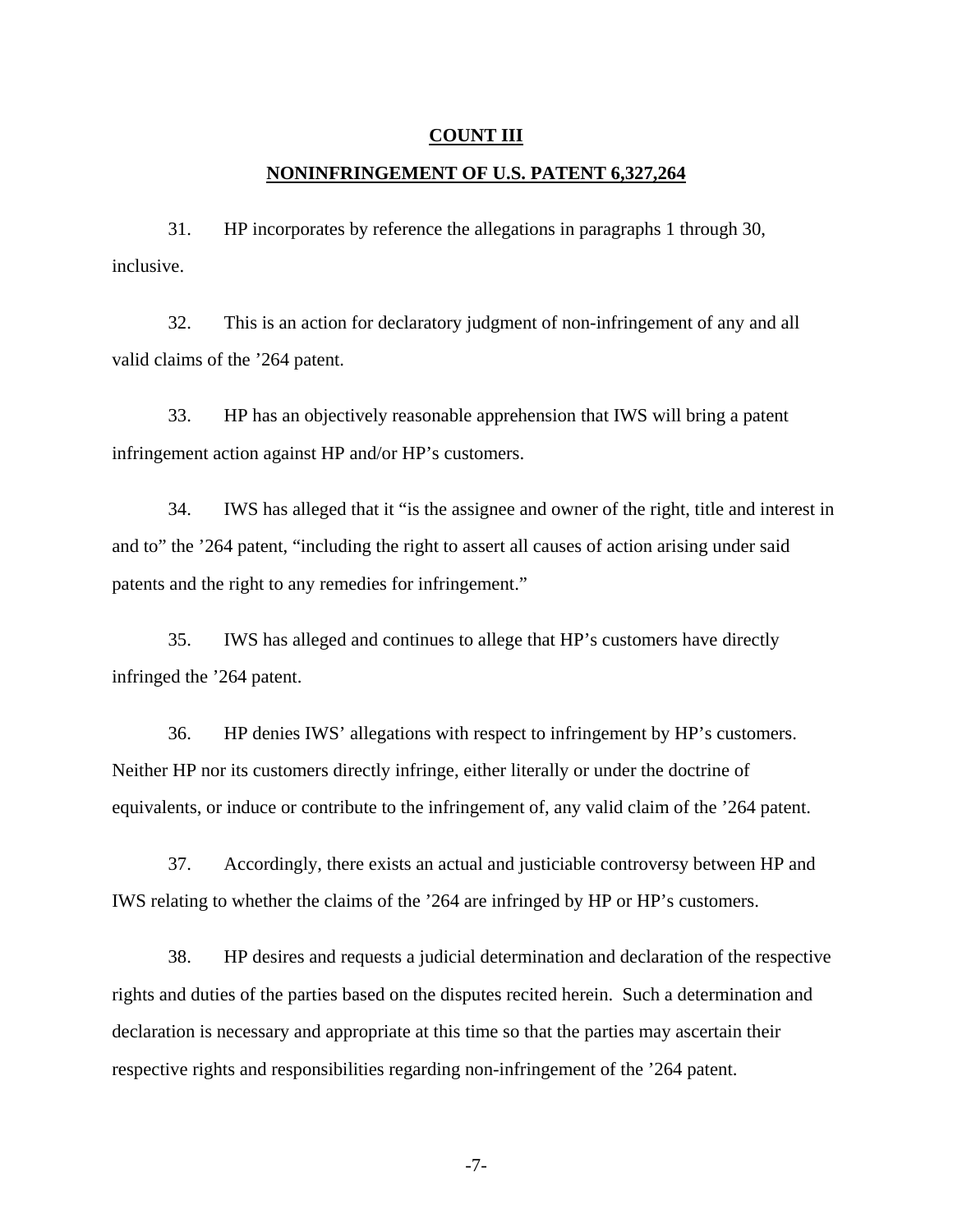#### **COUNT IV**

## **INVALIDITY OF U.S. PATENT NO. 6,327,264**

39. HP incorporates by reference the allegations of paragraphs 1 through 38, inclusive.

40. This is an action for declaratory judgment of invalidity of any and all claims of the '264 patent.

41. HP has an objectively reasonable apprehension that IWS will bring a patent infringement action against HP and/or HP's customers.

42. The claims of the '264 patent are invalid because they fail to comply with the conditions and requirements for patentability set forth in 35 U.S.C. § 1 et seq., including but not limited to 35 U.S.C. §§ 102, 103, and 112.

43. Accordingly, there exists an actual and justiciable controversy between HP and IWS relating to whether the claims of the '264 are invalid.

44. HP desires and requests a judicial determination and declaration of the respective rights and duties of the parties based on the disputes recited herein. Such a determination and declaration is necessary and appropriate at this time so that the parties may ascertain their respective rights and responsibilities regarding the invalidity of the '264 patent.

#### **COUNT V**

#### **NONINFRINGEMENT OF U.S. PATENT 6,587,473**

45. HP incorporates by reference the allegations in paragraphs 1 through 44, inclusive.

-8-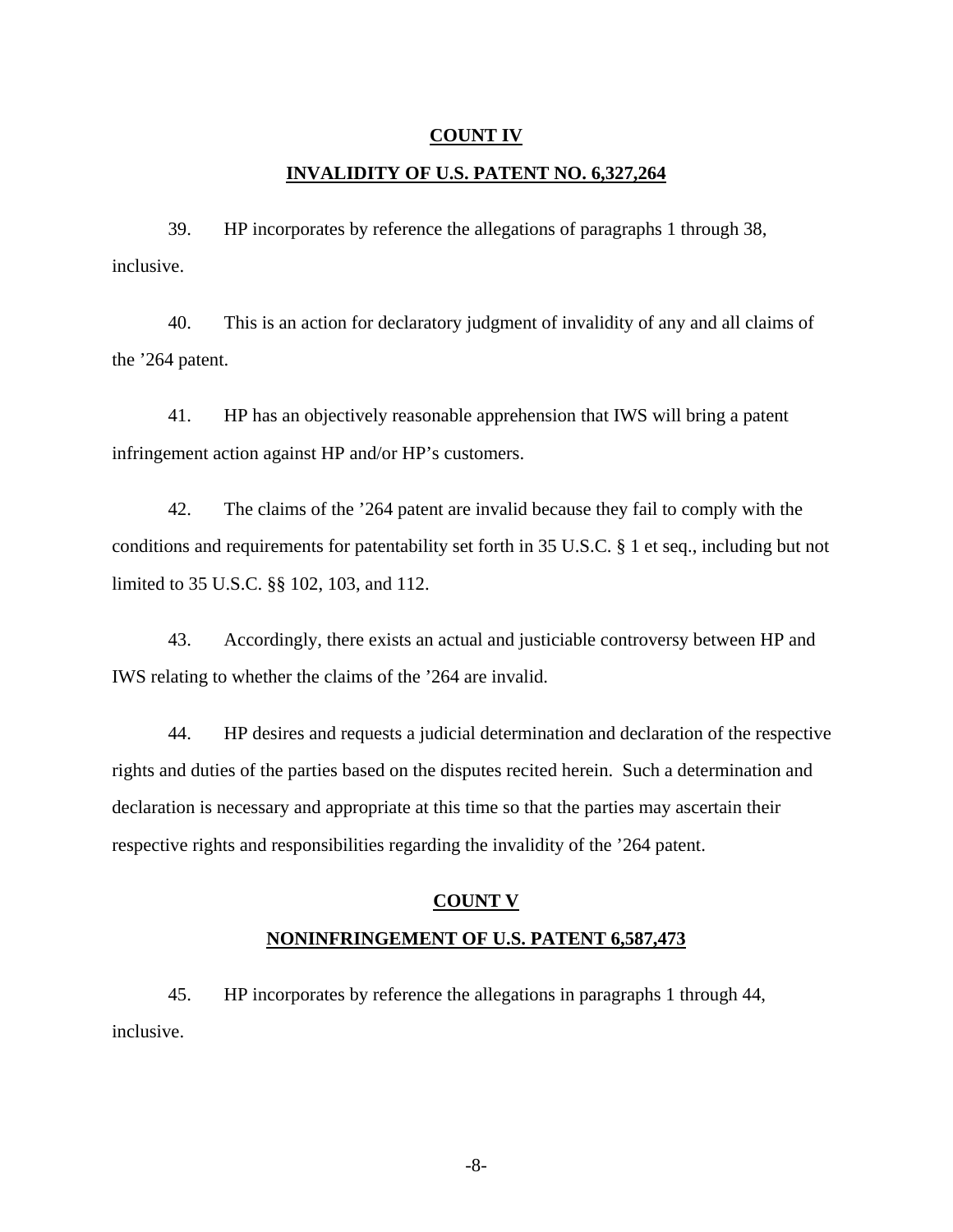46. This is an action for declaratory judgment of non-infringement of any and all valid claims of the '473 patent.

47. HP has an objectively reasonable apprehension that IWS will bring a patent infringement action against HP and/or HP's customers.

48. IWS has alleged that it "is the assignee and owner of the right, title and interest in and to" the '473 patent, "including the right to assert all causes of action arising under said patents and the right to any remedies for infringement."

49. IWS has alleged and continues to allege that HP's customers have directly infringed the '473 patent.

50. HP denies IWS' allegations with respect to infringement by HP's customers. Neither HP nor its customers directly infringe, either literally or under the doctrine of equivalents, or induce or contribute to the infringement of, any valid claim of the '473 patent.

51. Accordingly, there exists an actual and justiciable controversy between HP and IWS relating to whether the claims of the '473 are infringed by HP or HP's customers.

52. HP desires and requests a judicial determination and declaration of the respective rights and duties of the parties based on the disputes recited herein. Such a determination and declaration is necessary and appropriate at this time so that the parties may ascertain their respective rights and responsibilities regarding non-infringement of the '473 patent.

#### **COUNT VI**

## **INVALIDITY OF U.S. PATENT NO. 6,587,473**

53. HP incorporates by reference the allegations of paragraphs 1 through 52, inclusive.

-9-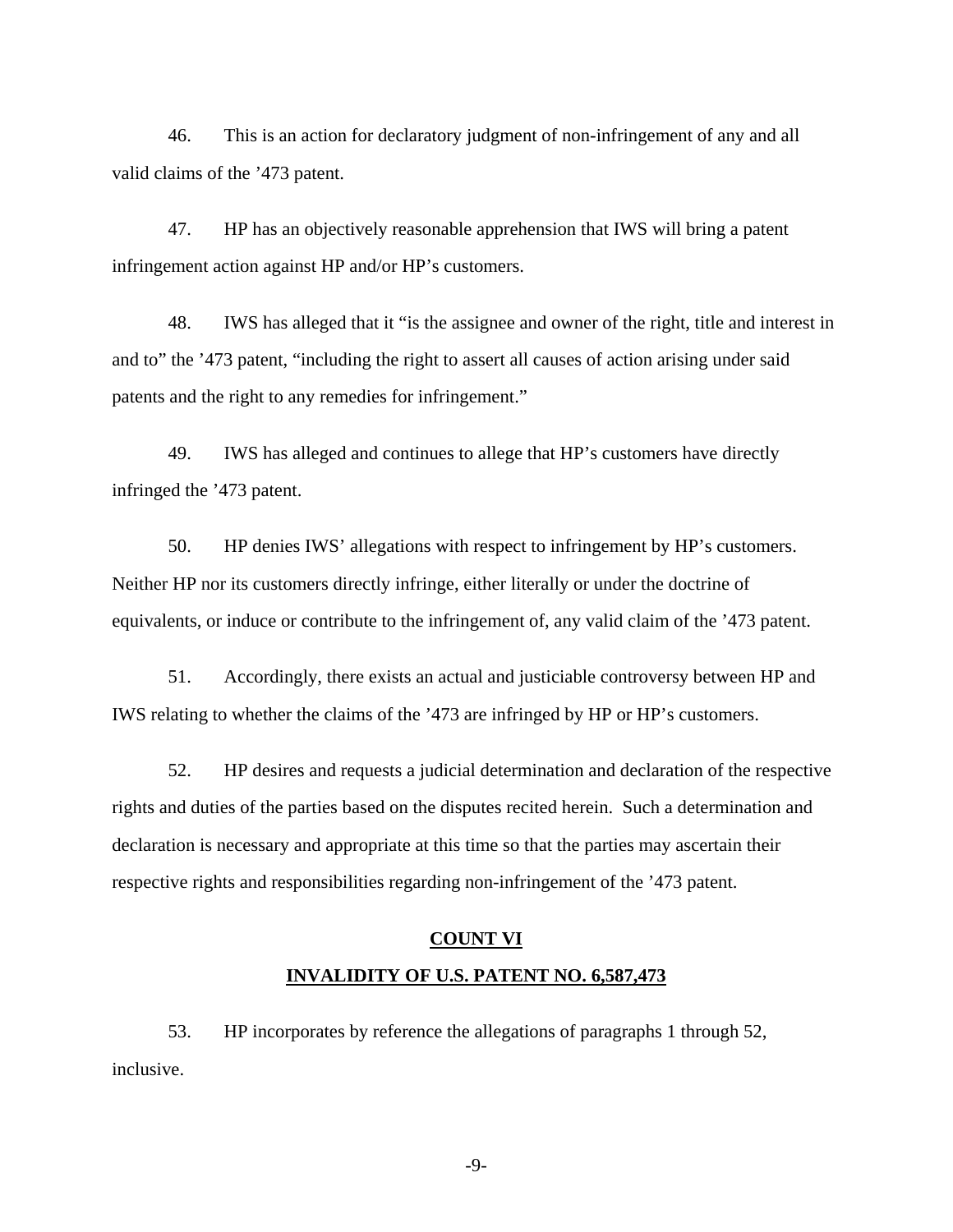54. This is an action for declaratory judgment of invalidity of any and all claims of the '473 patent.

55. HP has an objectively reasonable apprehension that IWS will bring a patent infringement action against HP and/or HP's customers.

56. The claims of the '473 patent are invalid because they fail to comply with the conditions and requirements for patentability set forth in 35 U.S.C. § 1 et seq., including but not limited to 35 U.S.C. §§ 102, 103, and 112.

57. Accordingly, there exists an actual and justiciable controversy between HP and IWS relating to whether the claims of the '473 are invalid.

58. HP desires and requests a judicial determination and declaration of the respective rights and duties of the parties based on the disputes recited herein. Such a determination and declaration is necessary and appropriate at this time so that the parties may ascertain their respective rights and responsibilities regarding the invalidity of the '473 patent.

# **COUNT VII**

## **LICENSE**

59. HP incorporates by reference the allegations of paragraphs 1 through 58, inclusive.

60. This is an action for declaratory judgment that to the extent that any of IWS' allegations of patent infringement are predicated on the alleged making, use, sale, offer for sale, or importation of licensed products by HP or HP's customers, such allegations are barred pursuant to the license(s).

61. HP has an objectively reasonable apprehension that IWS will bring a patent infringement action against HP and/or HP's customers.

-10-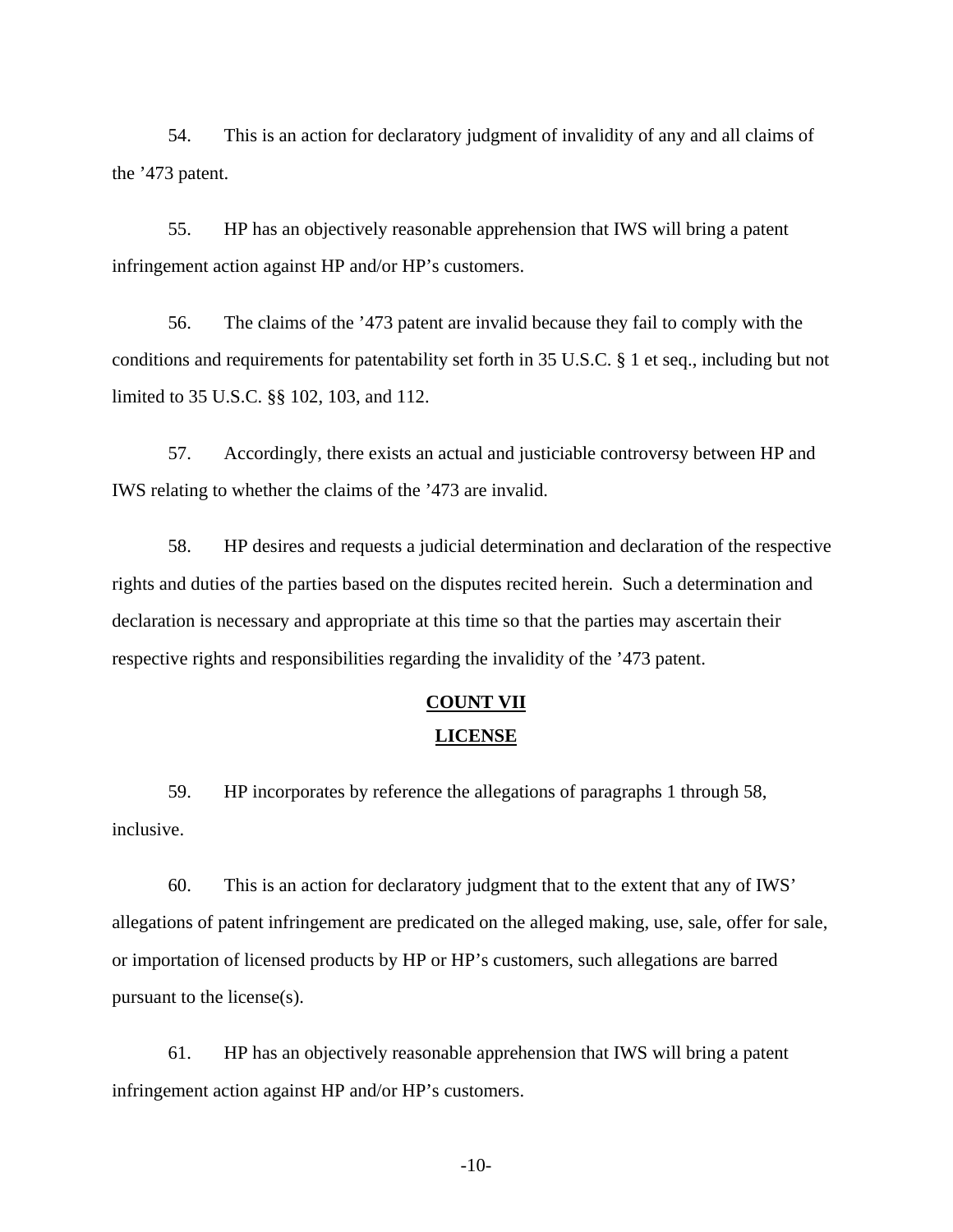62. Accordingly, there exists an actual and justiciable controversy between HP and IWS relating to whether the claims of the Patents-in-Suit are licensed.

63. HP desires and requests a judicial determination and declaration of the respective rights and duties of the parties based on the disputes recited herein. Such a determination and declaration is necessary and appropriate at this time so that the parties may ascertain their respective rights and responsibilities regarding whether the claims of the Patents-in-Suit are licensed.

## **COUNT VIII PATENT EXHAUSTION**

64. HP incorporates by reference the allegations of paragraphs 1 through 63, inclusive.

65. This is an action for declaratory judgment that to the extent that any of IWS' allegations of patent infringement are predicated on the alleged making, use, sale, offer for sale, or importation of licensed products by HP or HP's customers, such allegations are barred pursuant to the doctrine of patent exhaustion.

66. HP has an objectively reasonable apprehension that IWS will bring a patent infringement action against HP and/or HP's customers.

67. Accordingly, there exists an actual and justiciable controversy between HP and IWS relating to whether the claims of the Patents-in-Suit are exhausted.

68. HP desires and requests a judicial determination and declaration of the respective rights and duties of the parties based on the disputes recited herein. Such a determination and declaration is necessary and appropriate at this time so that the parties may ascertain their

-11-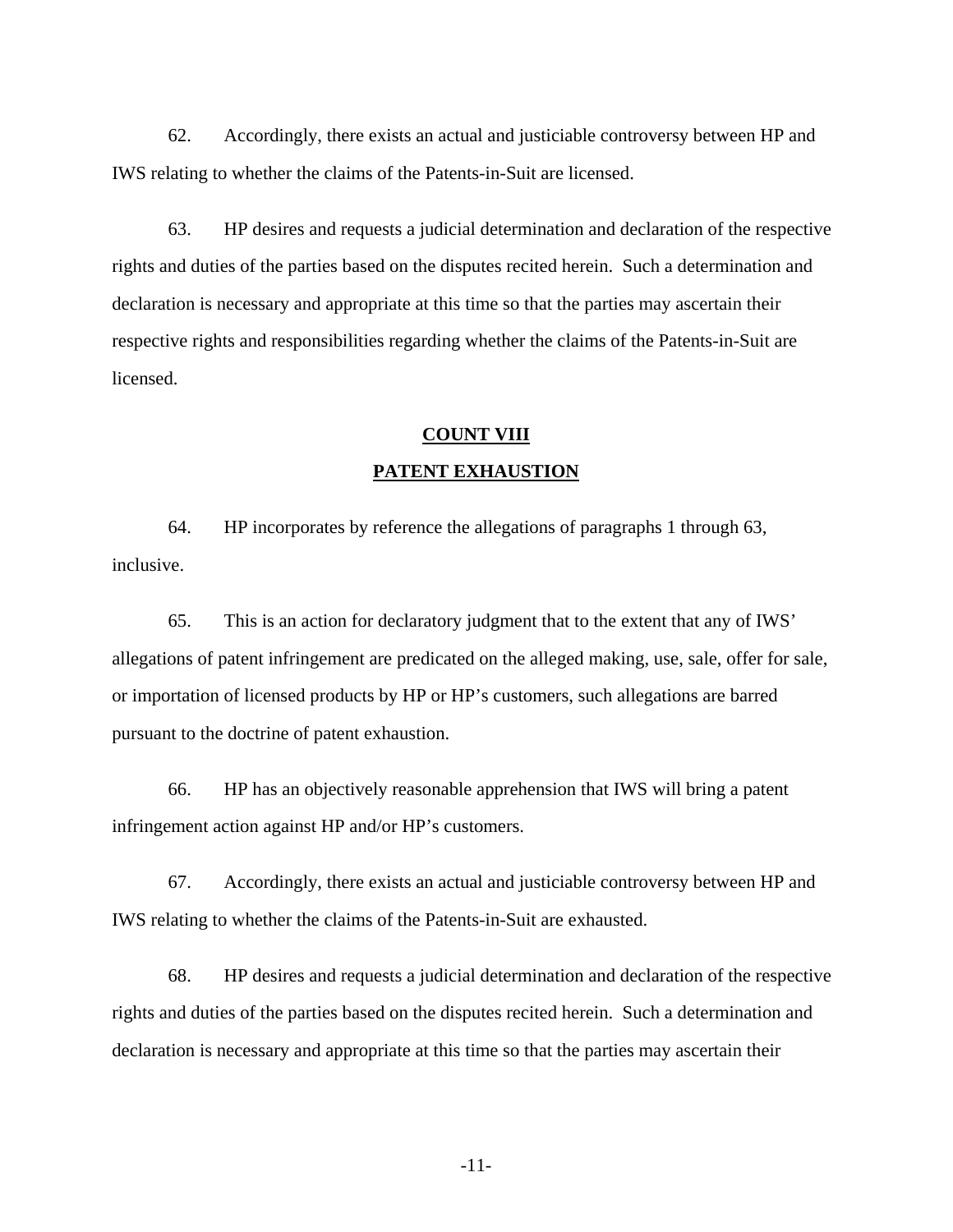respective rights and responsibilities regarding whether the claims of the Patents-in-Suit are exhausted.

## **PRAYER FOR RELIEF**

WHEREFORE, HP prays for the following relief:

A. A declaration that HP and its customers have not infringed and do not infringe in any manner any valid and enforceable claim of any of the Patents-in-Suit;

B. A declaration that each claim of the Patents-in-Suit is invalid;

C. A declaration that IWS' allegations are barred by license and/or patent exhaustion;

D. A permanent injunction prohibiting further or future enforcement of the Patentsin-Suit against HP, its suppliers, manufacturers, distributors, resellers, customers, or end-users of its products;

E. A judgment deeming this to be an "exceptional" case with the meaning of 35 U.S.C. § 285, entitling HP to an award of its reasonable attorneys' fees, expenses, and costs in this action; and

F. For such other and further relief, in law or in equity, as this Court deems just.

#### **JURY TRIAL DEMANDED**

HP demands a trial by jury as to all issues and causes of action so triable herein, pursuant to Federal Rule of Civil Procedure 38.